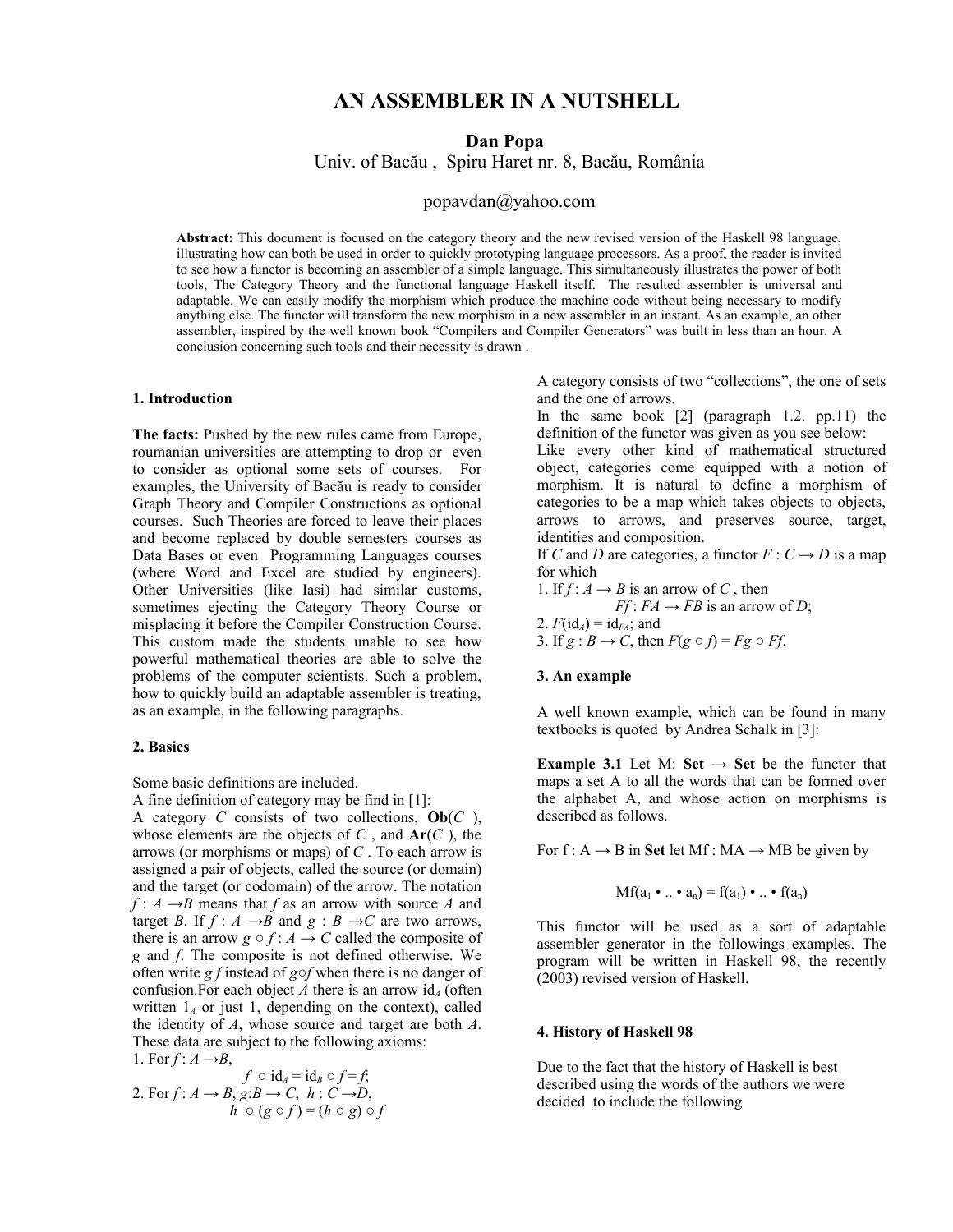text which is quoted from the published version of the Haskell 98 Report and was reproduced in [4]:

<< In September of 1987 a meeting was held at the conference on Functional Programming Languages and Computer Architecture (FPCA '87) in Portland,

Oregon, to discuss an unfortunate situation in the functional programming community: there had come into being more than a dozen nonstrict, purely functional programming languages, all similar in expressive power and semantic underpinnings. There was a strong consensus at this meeting that more widespread use of this class of functional languages was

being hampered by the lack of a common language. It was decided that a committee should be formed to design such a language, providing faster  $design$  such a language, providing communication of new ideas, a stable foundation for real applications development, and a vehicle through which others would be encouraged to use functional languages. This document describes the result of that committee's efforts: a purely functional programming language called Haskell, named after the logician Haskell B. Curry whose work provides the logical basis for much of ours.

The committee's primary goal was to design a language that satisfied these constraints:

1. It should be suitable for teaching, research, and applications, including building large systems.

2. It should be completely described via the publication of a formal syntax and semantics.

3. It should be freely available. Anyone should be permitted to implement the language and distribute it to whomever they please.

4. It should be based on ideas that enjoy a wide consensus.

5. It should reduce unnecessary diversity in functional programming languages.

The committee intended that Haskell would serve as a basis for future research in language design, and hoped that extensions or variants of the language would appear, incorporating experimental features.

Haskell has indeed evolved continuously since its original publication. By the middle of 1997, there had been four iterations of the language design (the latest at that point being Haskell 1.4). At the 1997 Haskell Workshop in Amsterdam, it was decided that a stable variant of Haskell was needed; this stable language (is the subject of the Report), and is called Haskell

98. Haskell 98 was conceived as a relatively minor tidy-up of Haskell 1.4, making some simplifications, and removing some pitfalls for the unwary.

It is intended to be a "stable" language in sense the *implementors are committed to supporting Haskell 98 exactly as specified, for the foreseeable future*.

The original Haskell Report covered only the language, together with a standard library called the Prelude. By the time Haskell 98 was stabilized, it had become clear that many programs need access to a larger set of library functions (notably concerning input/output and simple interaction with the operating system). If these program were to be portable, a set of libraries would have to be standardized too. A separate effort was therefore begun by a distinct (but overlapping) committee to fix the Haskell 98 Libraries. >>

# **5. How to write an assembler in 8 lines of code**

As a first example, a small assembler for a tiny language composed by only two keywords NOP and RET can be immediately written .

```
data Instr = Nop | Ret-- Arrow 
f \therefore Instr \ge [Int]
f Nop = [0]f Ret = [201]f = []-- Functor
m \therefore (Instr -> [Int]) -> [Instr] -> [Int]
m f[] = []
m f (a1: l) = f a1 + m f l-- Assambler 
assemble :: [Instr] \rightarrow [Int]
assemble x = m f x
```
Remark: Any element of the **Instr** datatype may, theoretically produce a list of machine codes. In Haskell, there is a tradition of considering strings as lists.

## **6. Testing the assembler**

The Mandrake 8.2 Linux and the well known interpreter Hugs 98 was used to test the previous program. The results may be seen here:

| □→ dan@RonRon: /home/dan/practica-haskel - Konsole - KODD<br>File Sessions Settings Help |  |
|------------------------------------------------------------------------------------------|--|
| ∥Main> assemble []<br>٢ı                                                                 |  |
| Main> assemble [Nop]<br>T01                                                              |  |
| Main> assemble [Nop,Nop]<br>[0.0]                                                        |  |
| Main> assemble [Ret]<br>E2011                                                            |  |
| Main> assemble [Nop,Ret]<br>[0,201]                                                      |  |
| [Main> assemble [Nop,Nop,Ret]<br>[0,0,201]<br>∥Main> ∎                                   |  |
|                                                                                          |  |

# **8. Adapting the assembler**

The next goal was to adapt the previous assembler to a new language having a more complex instruction set. The language is described in the Chap. 4 of [5].

#### **9. The new program**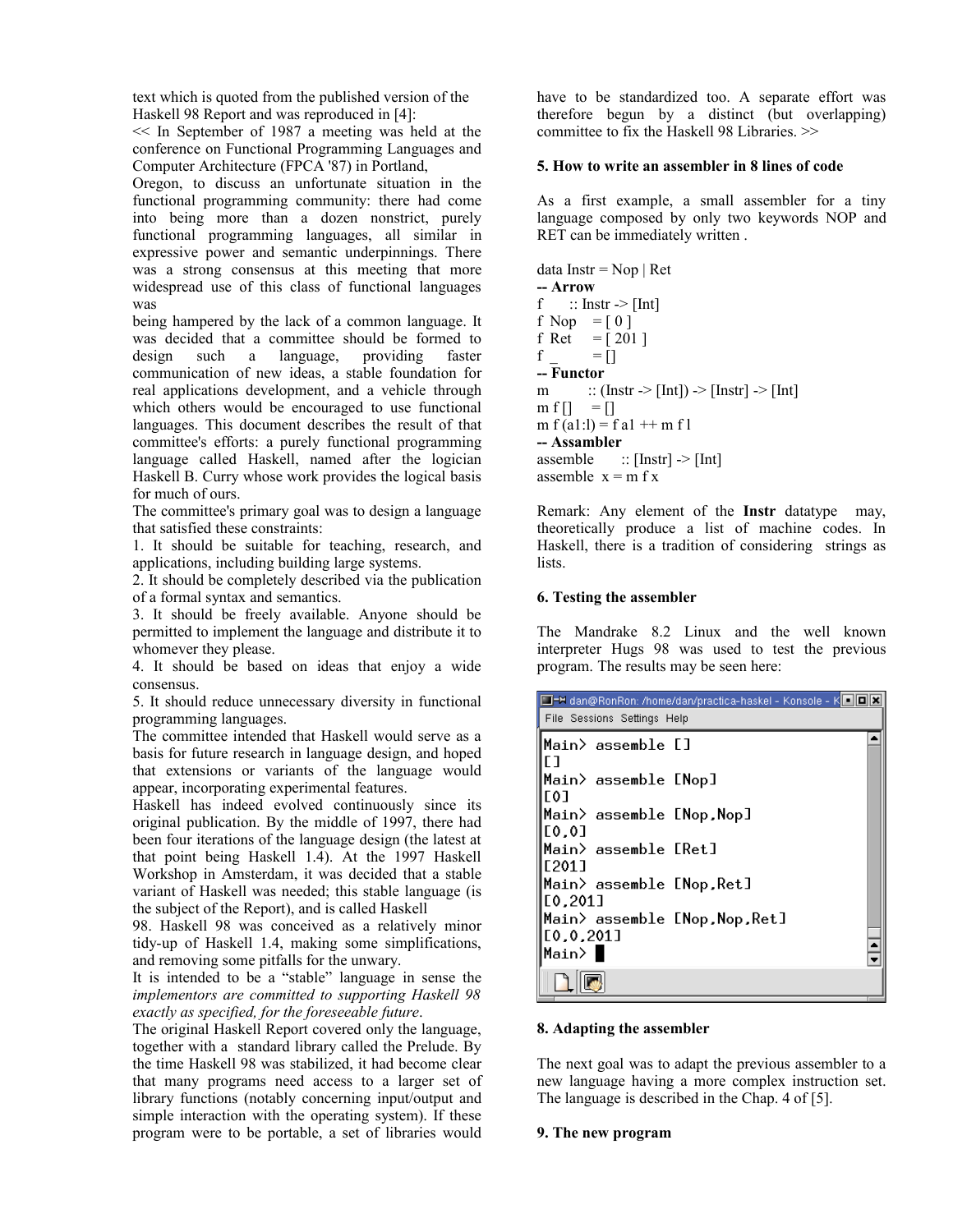| -- Dan Popa 22.iunie.2005                   |                                                              |
|---------------------------------------------|--------------------------------------------------------------|
|                                             | -- Instructions -- Instructiunile de asamblat                |
|                                             | data Instr = NOP   CLA   CLC   CLX   CMC   INC   DEC         |
|                                             | $INX   DEX   TAX   INI   INH   INB   INA  $                  |
|                                             | OTI   OTC   OTH   OTB   OTA   PSH   POP                      |
|                                             | SHL   SHR   RET   HLT                                        |
|                                             | LDA Int $  LDX Int   LDI Int   LSP Int   LSI Int  $          |
|                                             | STA Int   STX Int   ADD Int   ADX Int   ADI Int              |
|                                             | ADC Int   ACX Int   ACI Int   SUB Int   SBX Int              |
|                                             | SBI Int   SBC Int   SCX Int   SCI Int   CMP Int              |
|                                             | CPX Int   CPI Int   ANA Int   ANX Int   ANI Int              |
|                                             | ORA Int   ORX Int   ORI Int   BRN Int   BZE Int              |
|                                             | BNZ Int   BPZ Int   BNG Int   BCC Int   BCS Int              |
| JSR Int                                     |                                                              |
|                                             |                                                              |
|                                             | -- Arrow f -- Morfismul de asamblare a fiecarei instructiuni |
|                                             | -- The semantics -- el ne da semantica de generare a codului |
| f<br>$\therefore$ Instr $\Rightarrow$ [Int] |                                                              |
| f<br>$NOP = [00]$                           |                                                              |
| f<br>$CLA = [01]$                           |                                                              |
| f<br>$CLC = [02]$                           |                                                              |
| f<br>CLX<br>$= [03]$                        |                                                              |
| f<br>CMC<br>$= [04]$                        |                                                              |
| f<br>$INC = [05]$                           |                                                              |
| f<br>DEC<br>$=$ [ 06]                       |                                                              |
| f<br>INX<br>$= [07]$                        |                                                              |
| f<br>$\text{DEX} = [08]$                    |                                                              |
| f<br>TAX<br>$=$ [ 09]                       |                                                              |
| f<br>INI<br>$= [ 10]$                       |                                                              |
| f<br>INH<br>$=$ [ 11]                       |                                                              |
| f<br>INB<br>$=$ [ 12]                       |                                                              |
| f<br>INA<br>$=$ [13]                        |                                                              |
| f<br>OTI<br>$=$ [ 14]                       |                                                              |
| f<br><b>OTC</b><br>$=$ [ 15]                |                                                              |
| f<br>OTH<br>$=$ [ 16]                       |                                                              |
| f<br>OTB = [17]                             |                                                              |
| f<br>OTA = [ 18]                            |                                                              |
| f<br>PSH<br>$=$ [19]                        |                                                              |
| f<br>POP<br>$= [20]$                        |                                                              |
| f<br>SHL<br>$= [ 21]$                       |                                                              |
| f<br>$= [22]$<br><b>SHR</b>                 |                                                              |
| f<br>RET<br>$= [23]$                        |                                                              |
| f<br>HLT                                    |                                                              |
| $= [24]$                                    |                                                              |
| -- Double byte instr.                       |                                                              |
| $f$ (LDA $b$ )                              | $= [25, b]$                                                  |
| f<br>(LDX b)                                | $=[26, b]$                                                   |
| (LDI <sub>b</sub> )<br>t                    | $=[27, b]$                                                   |
| (LSP b)<br>f                                | $=[28, b]$                                                   |
| f<br>(LSI b)                                | $=[29,b]$                                                    |
| f<br>(STA b)                                | $=[30, b]$                                                   |
| f<br>(STXb)                                 | $= [31, b]$                                                  |
| f<br>(ADD b)                                | $=[32, b]$                                                   |
| f<br>(ADXb)                                 | $=[33, b]$                                                   |
| f<br>(ADIb)                                 | $= [34, b]$                                                  |
| f<br>(ADC b)                                | $=[35, b]$                                                   |
| f<br>(ACXb)                                 | $=[36, b]$                                                   |
| f<br>(ACIb)                                 | $=[37, b]$                                                   |
| f<br>(SUB b)                                | $=[38, b]$                                                   |
| f<br>(SBX b)                                | $=[39,b]$                                                    |
| f<br>(SBI b)                                | $= [40, b]$                                                  |
| f<br>(SBC b)                                | $=[41, b]$                                                   |
| f<br>(SCX <sub>b</sub> )                    | $= [42, b]$                                                  |
| f<br>(SCI b)                                | $= [43, b]$                                                  |
| f<br>(CMP b)                                | $=[44, b]$                                                   |
| f<br>(CPX b)                                | $=[45, b]$                                                   |
| f<br>(CPIb)                                 | $=[46, b]$                                                   |
| f<br>(ANA b)                                | $=[47, b]$                                                   |

f ( $ANX b$ ) = [48, b]

f (ANI b) = [49, b]<br>f (ORA b) = [50, b]  $f$  (ORA  $b$ ) f ( ORX b ) =  $[51, b]$ f ( ORI b ) =  $[52, b]$ <br>f ( BRN b ) =  $[53, b]$  $f$  (BRN  $b$ ) f ( BZE b ) =  $[54, b]$ <br>f ( BNZ b ) =  $[55, b]$  $f$  (BNZ  $b$ ) f (BPZ b) = [56, b]<br>f (BNG b) = [57, b]  $f$  (BNG b) f ( BCC b ) = [ 58 , b ]<br>f ( BCS b ) = [ 59 , b ]  $f$  (BCS  $b$ ) f ( JSR b ) =  $[60, b]$  $f = []$ -- Functorul M -- functor -- l inseamna a2...an m  $:: (Instr -> [Int]) -> [Instr] -> [Int]$  $m f$ [] = [] m f (a1:1) = f a1  $++$  m f 1 -- Asamblorul final rezultat din m si f

-- The final assembler assemble  $::$  [Instr]  $\rightarrow$  [Int] assemble  $x = m f x$ 

As you can see, all we had to do was to write the new mnemonics and the new lists of machine codes. That's all. The implementation functor (and consequently, of the assembler itself) remains unchanged.

### **10. Testing the new assembler**

In order to test the new assembler the source from example 4.3 (from the same book) was used, because of the presence of the assembled code in the previous example of the same chapter.:

INI SHR BCC 13 STA 19 LDA 20  $TMC$ STA 20 LDA 19 BNZ 1 LDA 20 OTI HLT

The source above should be translated in the following sequence of decimal numbers:

10 22 58 13 30 19 25 20 5 30 20 25 19 55 1 25 20 14 24

 $\Box$ 

Man@RonRon: /home/dan/practica-haskel - Konsole - Konsole <2 File Sessions Settings Help Main> assemble [ INI,SHR,BCC 13, STA 19, LDA 20, INC, STA  $20. LDA 19. BNZ 1. LDA 20. 011. HLT$ <br>[10.22.58.13.30.19.25.20.5.30.20.25.19.55.1.25.20.14.24] Main>  $\frac{1}{2}$  $\Box$ o

And the translation succeeds.

### **6. References**